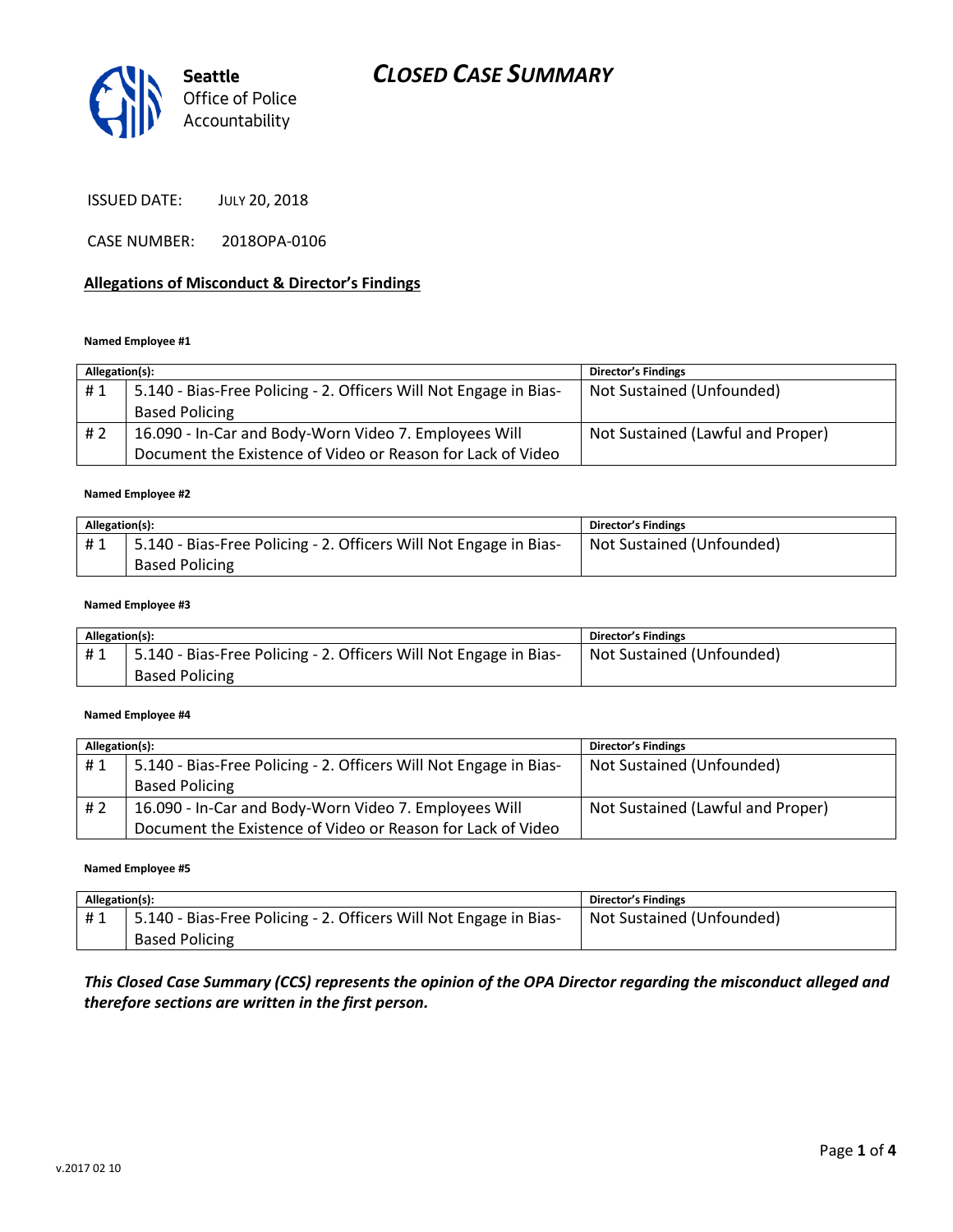# *CLOSE CASE SUMMARY*

OPA CASE NUMBER: 2018OPA-0106

### **EXECUTIVE SUMMARY:**

The Complainant alleged that his arrest was based on bias on the part of the Named Employees. It was further alleged that Named Employee #1 and Named Employee #4 failed to properly document the lack of In-Car Video as required by policy.

### **ANALYSIS AND CONCLUSIONS:**

### **Named Employee #1 - Allegation #1** *5.140 - Bias-Free Policing - 2. Officers Will Not Engage in Bias-Based Policing*

Officers, including the Named Employees, responded to a call concerning a possible violation of a domestic violence (DV) order of protection and property damage. They were informed that the perpetrator, who they later identified as the Complainant, was driving a Blue Ford Mustang. When the officers arrived at the location, they observed the Complainant's vehicle driving away at what they reported as a high rate of speed. The vehicle was stopped. Meanwhile, officers spoke with the victim who confirmed that the Complainant had violated the terms of the DV order of protection and also that he caused damage to her front door. Based on this information and on the remainder of their preliminary investigation, the officers developed probable cause to arrest the Complainant.

After he was arrested, the Complainant was transported to the precinct. While at the precinct, he told a Department supervisor that he believed that his arrest was based on his race and claimed that the Named Employees engaged in biased policing. As a result of this complaint, this matter was referred to OPA and this investigation ensued.

SPD policy prohibits biased policing, which it defines as "the different treatment of any person by officers motivated by any characteristic of protected classes under state, federal, and local laws as well other discernible personal characteristics of an individual." (SPD Policy 5.140.) This includes different treatment based on the race of the subject. (*See id*.)

Based on my review of the evidence, there was abundant probable cause to arrest the Complainant. This was due to the statement of the victim and the investigation the officers conducted at the house. As such, I find that the Complainant's behavior, not any bias on the part of the Named Employees, was the basis for his arrest. For these reasons, I recommend that this allegation be Not Sustained – Unfounded as against all of the Named Employees.

Recommended Finding: **Not Sustained (Unfounded)**

### **Named Employee #1 - Allegation #2**

## *16.090 - In-Car and Body-Worn Video 7. Employees Will Document the Existence of Video or Reason for Lack of Video*

Named Employee #1 (NE#1) and Named Employee #4 (NE#4) were partners on the date in question and were assigned to the same patrol vehicle. This patrol vehicle was, as all such vehicles are, equipped with In-Car Video (ICV).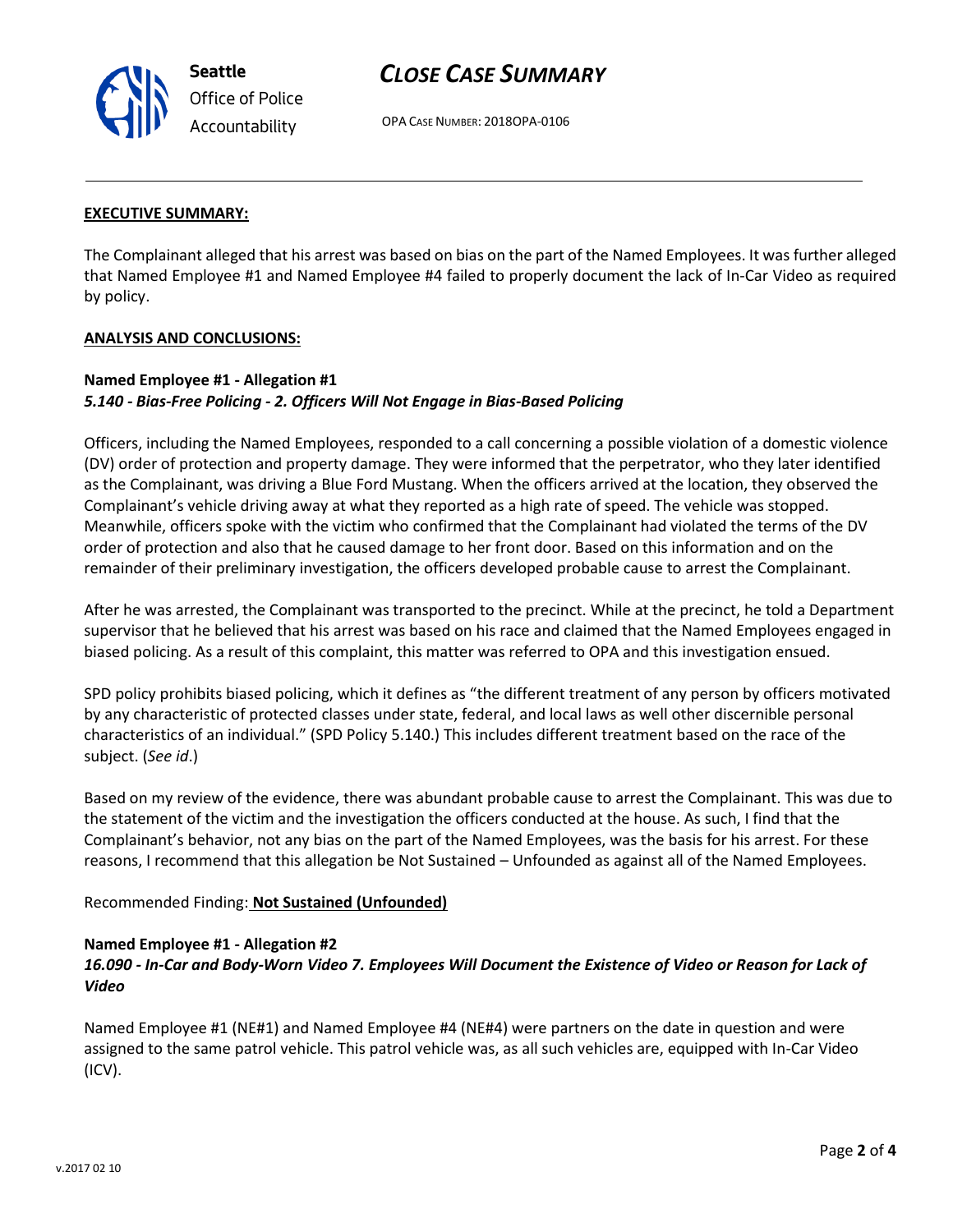

# *Office of Police Accountability*

# *CLOSE CASE SUMMARY*

OPA CASE NUMBER: 2018OPA-0106

When they responded to the incident, NE#1 and NE#4 attempted to activate their ICV. They believed that they had done so successfully until, when they returned to their car after the incident, they noticed a malfunction with their system. NE#1 reported that he was unable to fix the problem at that time and he "notified dispatch and noted the failure on the call."

Four days after the incident, on January 30, 2018, OPA received the initial referral of the Complainant's bias complaint from a Department Lieutenant. In that referral, the Lieutenant noted that NE#1 and NE#4 appeared to have not recorded ICV and indicated that she asked an Acting Sergeant to determine why that was the case. One day after the referral, but prior to NE#1 and NE#4 receiving the notice of complaint from OPA (five-day notice), NE#1 wrote a supplemental report detailing the error with his and NE#4's ICV. This supplemental report was approved that same day by a supervisor. The next day, February 1, 2018, the five-day notice was sent by OPA.

SPD Policy 16.090-POL-7 requires that, where video is not recorded or there is a delay in recording, officers must document the failure to record in a call update and explain the reasons for the failure in an appropriate report. The policy does not state when the reporting must occur, but, based on general requirements for arrest-related paperwork, it should be done in a timely fashion.

Here, it is undisputed that the Named Employees documented the failure to record. NE#1 also explained the reasons for the failure to record, on behalf of himself and NE#4, in a supplemental report submitted and approved five days after the incident. While this report was arguably untimely given that it was completed five days after the incident and while it was only generated after this matter was referred to OPA, I find that they complied with the letter of the policy. Further influencing my decision is that the fact that the report was submitted and approved prior to the officers receiving notice of this OPA complaint. As such, I recommend that this allegation be Not Sustained – Lawful and Proper as against both NE#1 and NE#4.

## Recommended Finding: **Not Sustained (Lawful and Proper)**

## **Named Employee #2 - Allegation #1**

## *5.140 - Bias-Free Policing - 2. Officers Will Not Engage in Bias-Based Policing*

For the same reasons as stated above (*see* Named Employee #1, Allegation #1), I recommend that this allegation be Not Sustained – Unfounded.

Recommended Finding: **Not Sustained (Unfounded)**

## **Named Employee #3 - Allegation #1** *5.140 - Bias-Free Policing - 2. Officers Will Not Engage in Bias-Based Policing*

For the same reasons as stated above (*see* Named Employee #1, Allegation #1), I recommend that this allegation be Not Sustained – Unfounded.

# Recommended Finding: **Not Sustained (Unfounded)**